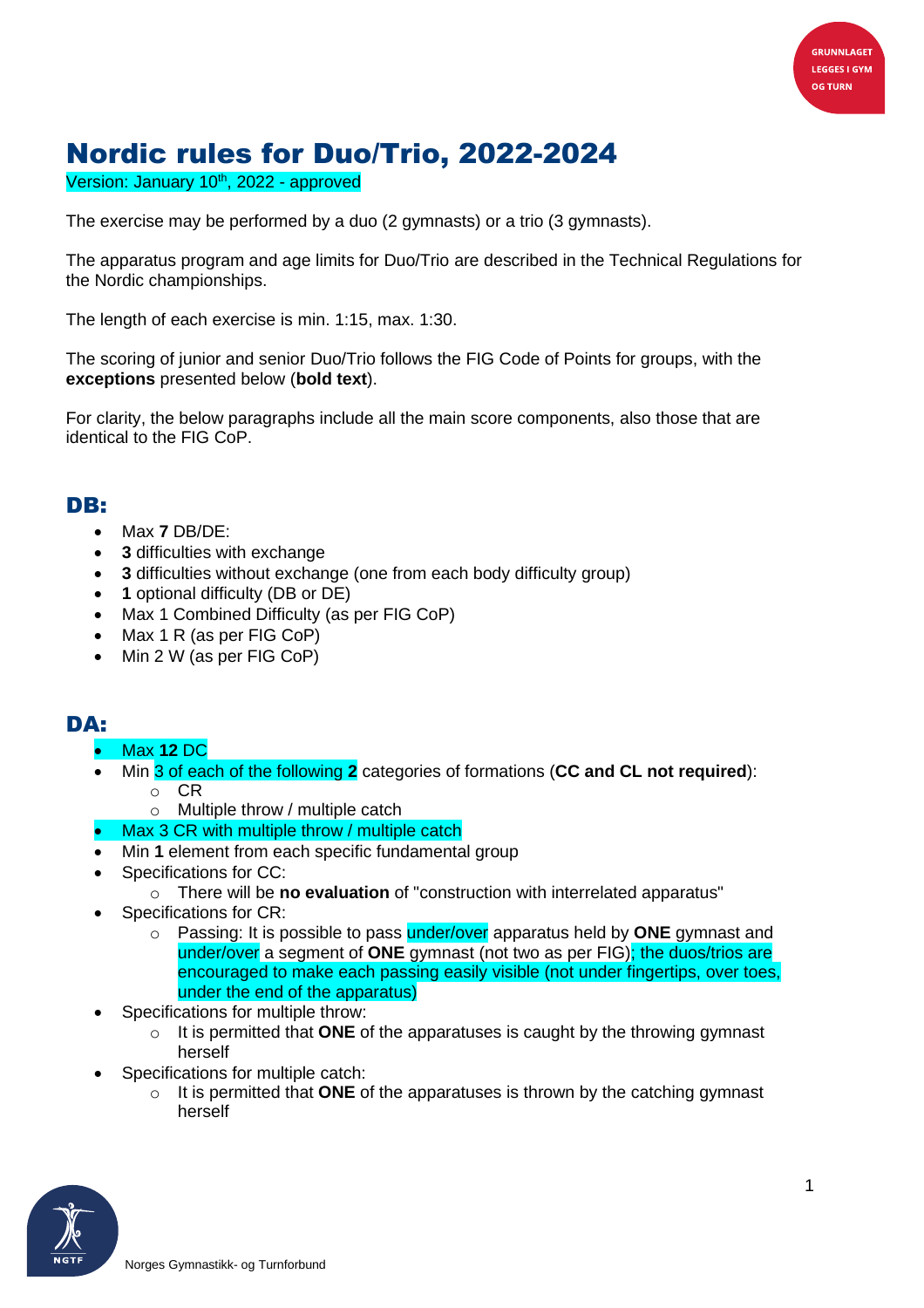

## Artistry:

- Min 2 S (as per FIG CoP)
- Min **2** dynamic changes
- Min **1** body/apparatus effect
- Collective work: Min 1 of the following **3** types:
	- o Synchronization
	- o Rapid succession
	- o Choral/contrast
- Collaborations: Min 2 of the following **3** types (**CC and CL not required**):
	- $-$ CR $-$
	- **Multiple throw**
	- o Multiple catch
- Formations:
	- o **No evaluation** of variety in formations

*The adjusted Artistry penalty table is presented on the next page. Components that are adjusted relative to FIG are marked yellow.*

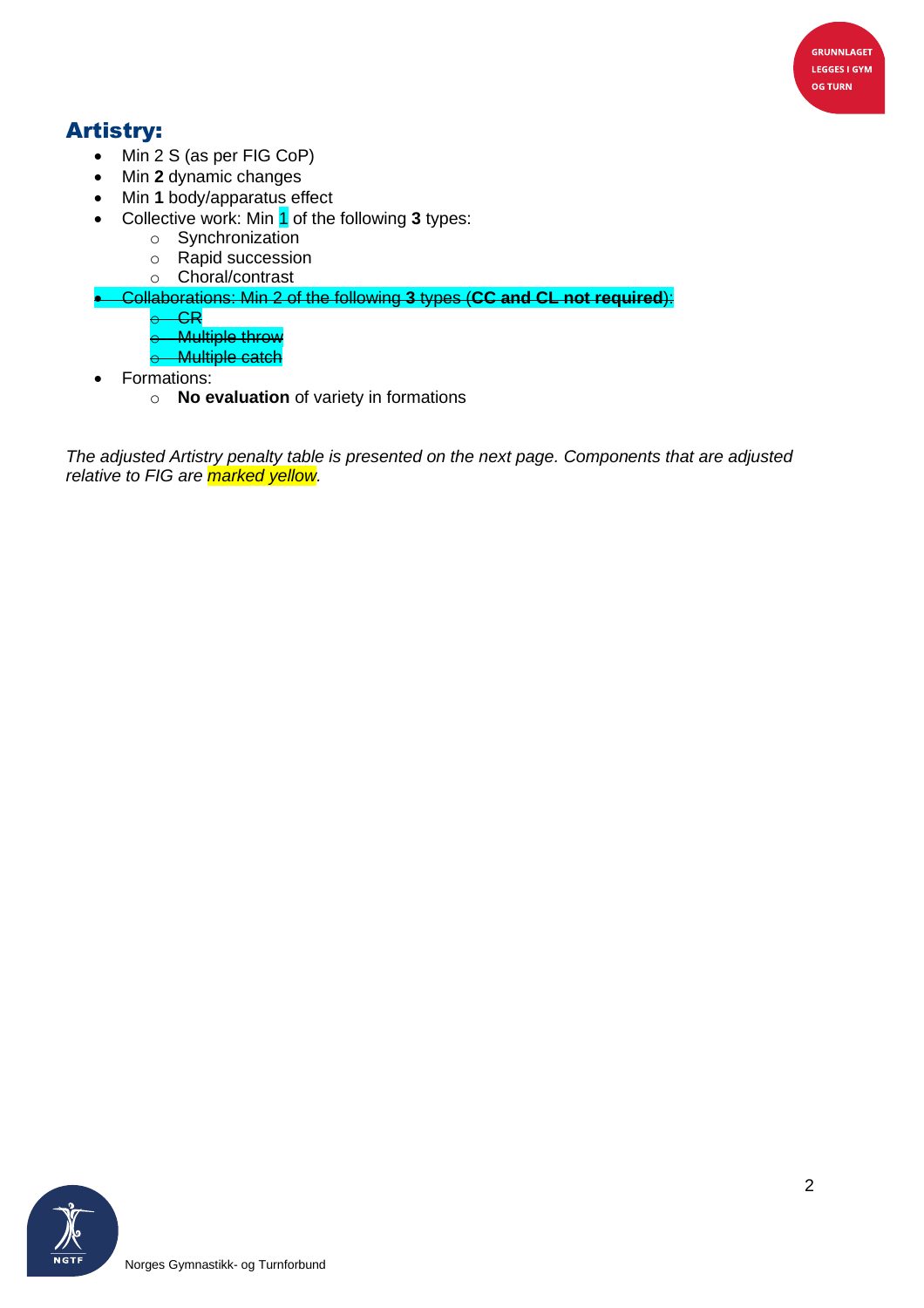**GRUNNLAGET LEGGES I GYM OG TURN** 

| <b>Penalties</b>                                 | 0.30                                                                                                                                                                                               | 0.50                                                                                                                                                                                                                                                                                         | 1.00                                                                      |
|--------------------------------------------------|----------------------------------------------------------------------------------------------------------------------------------------------------------------------------------------------------|----------------------------------------------------------------------------------------------------------------------------------------------------------------------------------------------------------------------------------------------------------------------------------------------|---------------------------------------------------------------------------|
| <b>CHARACTER</b><br><b>of</b><br><b>MOVEMENT</b> | Majority of the exercise:<br>present in most, but not all, connections<br>missing only during some, but not all, D<br>elements                                                                     | Some parts of the exercise:<br>present in some connections<br>missing during D elements                                                                                                                                                                                                      | <b>Present only in Dance</b><br>steps (no connections or D<br>elements)   |
| <b>DANCE STEPS</b>                               |                                                                                                                                                                                                    | Missing 1 Dance Steps Combination with rhythm<br>and character                                                                                                                                                                                                                               | <b>Missing 2 Dance Steps</b><br>Combinations with rhythm and<br>character |
| <b>BODY EXPRESSION</b>                           | Under-developed in the exercise:<br>partial participation of body segments in the<br>movements and, or<br>imbalance in the intensity in the energy amongst all 5<br>gymnasts as an expressive unit | Not developed the exercise:<br>insufficient participation of the body<br>segments and, or<br>lack of intensity in the energy amongst all 5<br>gymnasts as an expressive unit                                                                                                                 |                                                                           |
| <b>DYNAMIC CHANGES</b>                           |                                                                                                                                                                                                    | 1 Dynamic Change performed                                                                                                                                                                                                                                                                   | No Dynamic changes<br>performed                                           |
| <b>BODY/APPARATUS EFFECTS</b>                    |                                                                                                                                                                                                    | No specific elements coordinated with specific<br>accents/phrases in the music which create a<br>visual impact, achieved through:<br>body and/or apparatus construction<br>collective work<br>relationships created in subgroups<br>choreographic connections between<br><b>Difficulties</b> |                                                                           |
| <b>COLLECTIVE WORK</b>                           | Less than 1 of each type of the 3 organizational<br>structures of collective work (penalty for each missing):<br>1. Synchronization, 2 Cannon, 3. Contrast/choral                                  |                                                                                                                                                                                                                                                                                              |                                                                           |
| <b>FORMATIONS</b>                                | The same formation is maintained in the same place<br>for more than 2 Difficulties in a row                                                                                                        |                                                                                                                                                                                                                                                                                              |                                                                           |
| <b>COLLABORATIONS</b>                            | Less than 3 types of Collaboration: minimum 2 of<br>each                                                                                                                                           |                                                                                                                                                                                                                                                                                              |                                                                           |
| <b>UNITY</b>                                     | Unity/harmony/continuity of the composition is<br>broken due to severe technical interruptions                                                                                                     |                                                                                                                                                                                                                                                                                              |                                                                           |